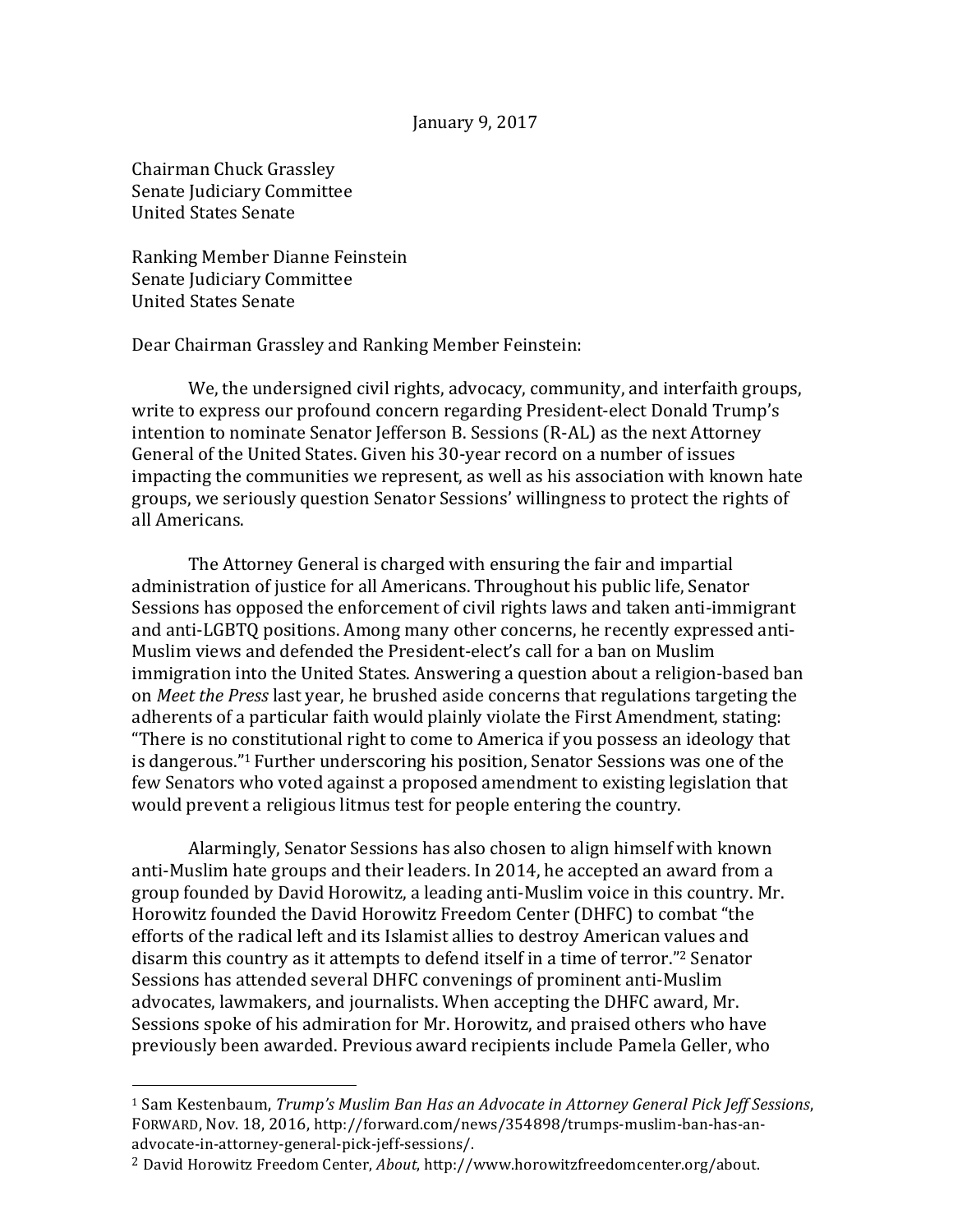Chairman Chuck Grassley Ranking Member Dianne Feinstein Senate Judiciary Committee January 9, 2017 Page 2 of 3

leads her own anti-Muslim hate group and is considered one of the chief architects of the anti-Muslim movement in the United States.

In 2015, Mr. Sessions accepted an award from yet another anti-Muslim hate group, the Center for Security Policy (CSP) run by Frank Gaffney. Both CSP and Mr. Gaffney have played a significant role in fomenting anti-Muslim hate by promoting a dangerous and false narrative regarding the threat posed by the American Muslim community. As just one example, Mr. Gaffney infamously accused Muslim employees of the federal government of acting as agents of the Muslim Brotherhood. We also are troubled that Senator Sessions did not initially disclose the full extent of his connection with these organizations in his Senate Judiciary Questionnaire, which would have prevented the Senate from thoroughly examining this issue.

Now more than ever, it is critical for our nation's top law enforcement officer to uphold the law and administer justice fairly for every individual in this county, including American Muslims. This is particularly true given the divisive rhetoric that surfaced during the election cycle, and because so many members of the upcoming administration have demonstrated strong bias against Islam and Muslims. As described above, Senator Sessions has closely aligned with anti-Muslim hate groups, accepted their awards and accolades, and publicly praised their leadership. Senator Sessions' appointment will only embolden these groups and activists and serve to further fan the flames of anti-Muslim bigotry already burning in this country.

Thank you for considering our views. If you would like to discuss this matter further, please contact Madihha Ahussain by phone at 415-692-4932 or email at madihha@muslimadvocates.org.

Respectfully,

Alliance for Justice Americans United for Separation of Church and State Arab American Institute Asian Americans Advancing Justice - AAJC Bend the Arc Jewish Action Capital Area Muslim Bar Association Center for Media Justice Center for New Community Color Of Change Council of Islamic Organizations of Greater Chicago EmergeUSA Free Press Georgia Association of Muslim Lawyers The Interfaith Center of New York The Leadership Conference on Civil and Human Rights